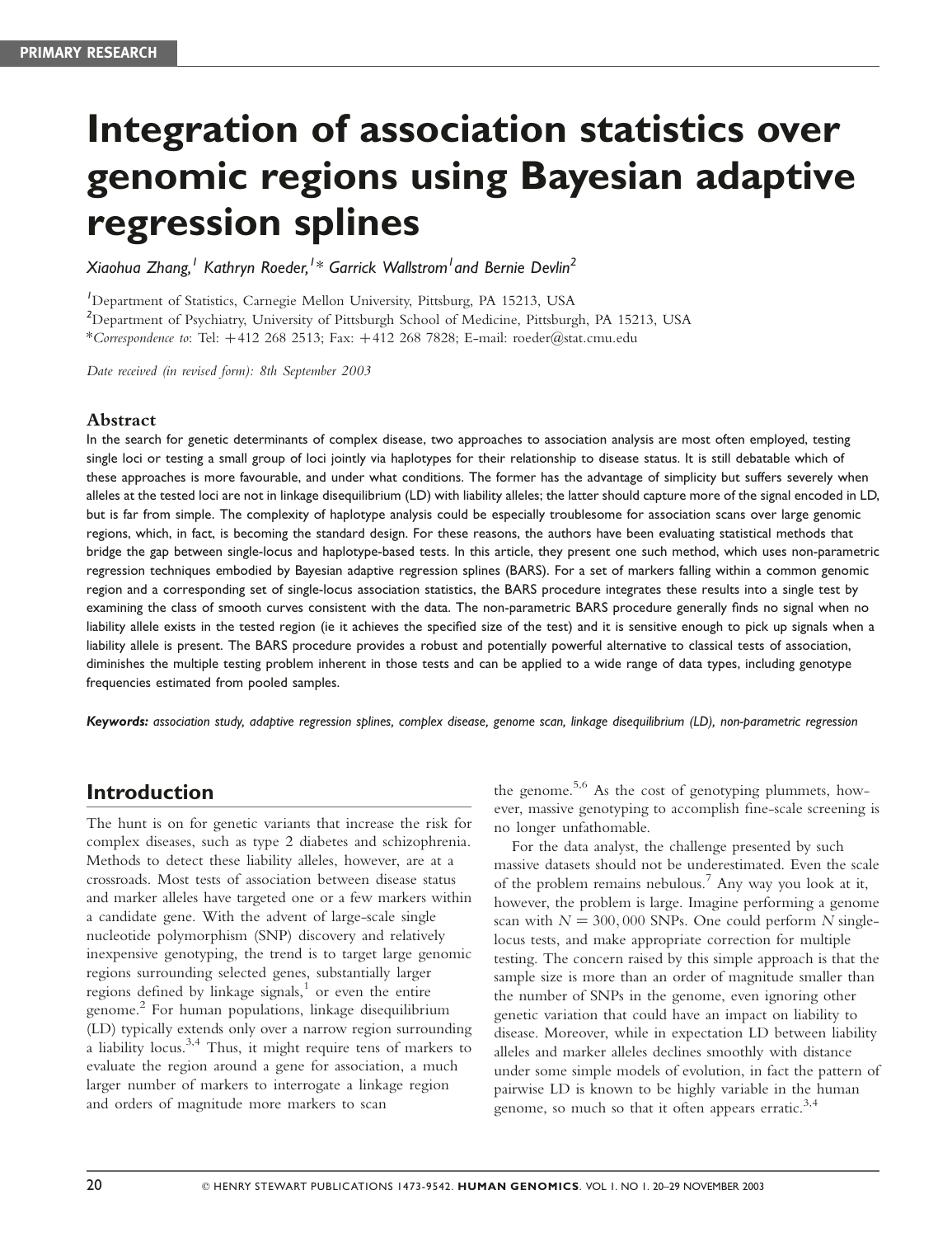The nature of pairwise LD has inspired the investigation of higher level LD structure, such as that embodied by haplotypes. Results from the genomic analysis of haplotypes do indeed look promising, in that LD at higher levels of dependence is much more predictable. $8-11$  From this observation sprang the HapMap project, which has as its goal to define the haplotype structure of the human genome and to identify the SNPs needed to 'tag' haplotypes. Whether higher-level LD will turn out to be sufficiently predictable to streamline the discovery process for liability alleles is unclear,  $^{12}$  and it is expected that it will probably depend on the nature of the population sampled. Even in the best of circumstances, however, there remains an abyss between theory and practice: different analytical methods lead to different fine-scale haplotype structure in the genome. This can be taken to mean that higher-level LD is by no means absolute, and thus a multitude of different analyses will be required to ensure adequate testing for association. Adding to the complexity, it is not even clear if haplotype-based tests of association are more powerful than a series of single-locus tests. Not surprisingly, it appears that the answer depends strongly on the local patterns of  $LD<sup>13-16</sup>$ 

Another wrinkle to the problem is the type of genotyping performed on the sample. Obviously, molecular haplotyping of some kind provides the maximum amount of information about the LD in a region, per subject, but the molecular methods can be expensive. When individuals within families are genotyped at multiple loci, haplotype structure often can be inferred without error, but collection of the sample can be expensive. Usually less expensive are samples consisting of unrelated individuals, but then some information about haplotype structure is lost (albeit less than one might think: cf. Schaid<sup>17</sup> and Douglas et al.<sup>18</sup>) Pooled genotyping, however, offers the most economical approach for obtaining genotypes but the accuracy of haplotype reconstruction fades quickly as the number of samples comprising the pool increases.

The situation for the gene hunter is therefore perplexing. Single-locus tests suffer from correction for multiple testing, and cannot be guaranteed to be effective, even as the sample size tends to infinity, because the tested marker alleles might not be in LD with critical liability alleles. Haplotype-based tests capture more of the LD structure of a genomic region, and thus could be more efficient than single-locus tests, but the question of which haplotypes to test raises the spectre of very large corrections for multiple testing when large genomic regions are evaluated.

A single best recipe for hunting liability alleles is unlikely to exist. In some circumstances, it may be best to combine information over single markers in some computationally efficient way, to discover target regions. Once identified in a preliminary manner, those regions of the genome that appear to harbour liability alleles would be ideal for more refined fine-scale haplotype tests. In this paper, methods to combine information over individual markers are explored. The authors' analyses exploit the fact that LD between a liability

allele and marker alleles is expected to decline with distance. Thus, it might be reasonable to fit a smooth function to the data, looking for regions with a consistent overall pattern of LD supporting the existence of a liability allele in the region.

Smoothing the pattern of LD in a target region has been successfully applied in the context of fine mapping.<sup>19–21</sup> While the various approaches differ in the extent to which they incorporate parametric modelling assumptions, most of them constrain the problem substantially by assuming, a priori, that a liability allele is present in the assessed interval. When the primary objective is testing for the presence of a liability allele, however, a more flexible approach is required. In regions where no liability alleles are present, the pattern of observed LD is expected to exhibit no signal; however, due to sampling error, population substructure and evolutionary forces, there will be random patterns in the observed LD signal. To model such data, non-parametric curve fitting approaches were investigated. Specifically, for a sample of *m* markers with physical locations,  $x_1, x_2, \ldots, x_m$  and measured LD  $y_1, y_2, \ldots,$  $y_m$ , the observed LD were fitted to an arbitrary smooth curve  $g(\cdot)$ , which allows for additional noise,  $e_1, e_2, \ldots, e_m$ :

#### $y_i = g(x_i) + e_i$

In particular, contrary to many fine-mapping methods, this approach does not force the fitted function to be unimodal. Next, the authors constructed a test based on an estimate of  $g(\cdot)$  that utilised all of the LD measures in the region, to determine if there is evidence for one or more liability alleles in the region.

## Materials and methods

The authors' objective was to develop a method for combining single-marker measures of association across markers in a chromosomal region to test for the presence of liability alleles. Non-parametric regression methods, which do not require an inferential model, seemed ideal for the task. In theory, any summary statistic might be used in the non-parametric regression. For example, from a series of transmission disequilibrium tests (TDTs) tests,<sup>22</sup> one might use the  $-\log_{10} (p-value)s$ or the odds ratios. From a case-control sample, a statistic measuring differentiation between cases and controls at each marker can be used. It is important, however, that the statistics exhibit a pattern of association that, on average, is inflated in the vicinity of the liability allele.

The authors focussed on statistics of association for a casecontrol sample, in particular measures of LD between liability and marker alleles. Although some LD measures can be shown to be superior to others for fine-mapping simple Mendelian diseases, $\frac{23}{3}$  none of them routinely outperforms the others in practice.<sup>20</sup> In this article, the authors have chosen to use two LD measures,  $\delta$  and Nei's  $G_{ST}$ .  $^{24,25}$   $\delta$  has proven to be useful for mapping mutations inducing Mendelian diseases,<sup>26,27</sup> and is a simple function of the recombination fraction between a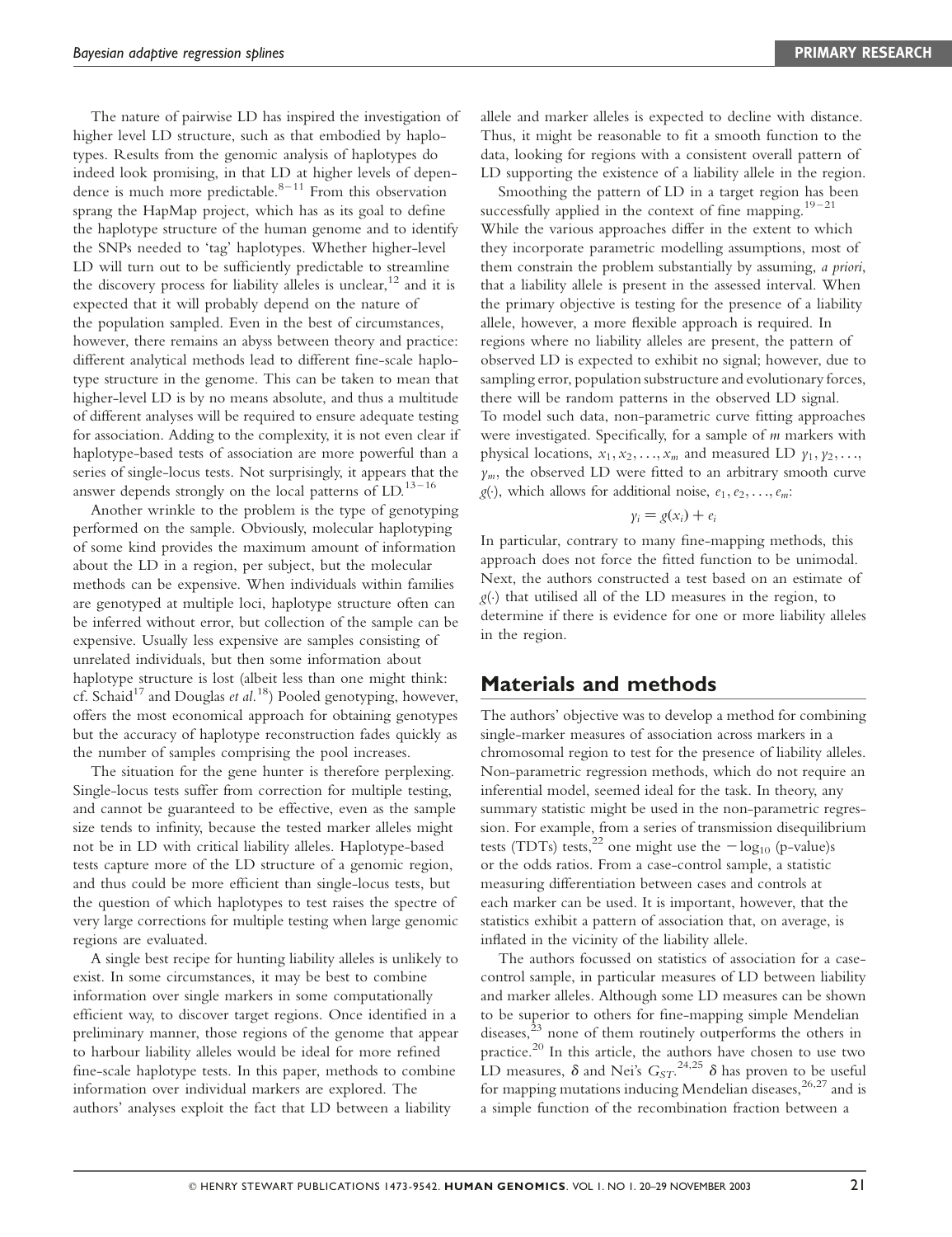disease and marker locus.<sup>23,28</sup>  $G_{ST}$  is a natural measure for multiallelic loci and measures the probability that an allele drawn from the case population differs in state from an allele drawn from the control population (see Appendix A1 for formulae for these measures).

Variance in LD measures is induced by two sources, the process of evolutionary drift over generations (evolutionary error) and the effect of taking a sample from the current population (sampling error). While it is difficult to estimate the evolutionary error, the sampling error can be easily computed. Under certain evolutionary conditions, it can be shown that the former quantity is approximately proportional to the latter.<sup>28</sup> This follows because both sampling and evolutionary error are primarily functions of the allele frequency and the sample/population size, respectively; in particular, for neutral alleles, evolutionary error is largely the result of repeated sampling error over the generations. This assumption is utilised here, in the BARS procedure.

In Appendix A1, formulae are provided for the sampling errors of  $\delta$  and  $G_{ST}$ . In addition to sampling error, measures of LD obtained from the same general vicinity on a chromosome are likely to be correlated, even after one factors in the expected exponential decay described previously. Unlike evolutionary and sampling error, however, there is no direct statistical model from which to estimate the correlation between LDs sampled in a restricted region.

#### Non-parametric regression

There are many approaches to non-parametric regression such as a simple running-mean, which was used to fine-map hereditary haemochromatosis, $2^9$  and the more complex splines.<sup>30</sup> Although all non-parametric regression methods assume a flexible form for the function  $g(\cdot)$ , methods vary in how smoothly they interpolate the neighbouring observations in a manner that avoids over-fitting; these approaches have been reviewed by Green and Silverman.<sup>31</sup>

Spline methods are based on the same principle as polynomial regression: a basis is chosen and then one proceeds to fit the curve using least squares regression. Unlike polynomial regression, however, the B-spline basis is chosen to facilitate fitting the curve primarily using the neighbouring observations. The interval of interest is divided into a set of ordered points, called knots, from which to build the basis function. Between each consecutive pair of knots, a cubic polynomial is fitted to the observations. To produce a smooth curve overall, the fitted cubic functions are forced by constraints to connect smoothly at each of the knots. Two extra terms are included in the basis, to constrain the behaviour of the fitted curve outside the range of the data. Consequently, altogether a model with k free-knots has dimension  $k + 2$ .

Recently, a promising non-parametric regression approach known as Bayesian adaptive regression splines (BARS) was developed.<sup>32</sup> In contrast to *smoothing splines*, which place a knot at every data point  $(x_i)$ , BARS uses a free-knot basis.

Specifically, this approach estimates the best locations for placement of a minimum number of knots for the spline. The fewer the number of knots locally, the smoother the fitted curve. By estimating the optimal location of the knots, freeknot spline methods can adapt to local changes in smoothness. Consequently, BARS is highly flexible and has the capacity to adjust the smoothness of the fitted curve automatically to the local smoothness of the underlying function.

To illustrate various non-parametric regression approaches, the authors display the hereditary haemochromatosis data from Feder et al.<sup>29</sup> LD is measured using  $G_{ST}$  and the pattern is fitted using (i) a simple cubic polynomial, (ii) a smoothing spline and (iii) the BARS method (Figure 1).

With BARS, to estimate  $g(\cdot)$ , a free-knot spline approach is used, with k knots located at undetermined positions  $\xi = (\xi_1, \xi_2, \ldots, \xi_k)$  within the specified interval of interest. The authors use  $b_j(x_i)$  to denote the  $(i, j)$ th element in the matrix B. As with polynomial regression models, it is assumed that the function  $g(.)$  can be expressed as a linear combination of the terms in the basis, with a vector of regression coefficients  $\mathbf{\beta} = (\beta_1, \beta_2, ..., \beta_{k+2})^T : g(x) = \sum_{j=1}^{k+2} b_j(x) \beta_j.$ Or, to express this concept in matrix terms, with  $\mathbf{g} = (g(x_1), g(x_2), \dots, g(x_m))^T$ ,  $\mathbf{y} = (y_1, y_2, \dots, y_m)^T$  and  ${\bf e} = (e_1, ..., e_m)^T$ 

$$
g = B\beta
$$
 and  $y = B\beta + e$ 

As in most regression models, with BARS it is assumed that the residual errors are independent and identically distributed (IID) normal random variables with unknown variance  $\sigma^2$ . To complete the BARS model specification, priors must be chosen for the unspecified parameters  $(k,\xi,\beta,\sigma)$ . The priors recommended in DiMatteo et al. were selected to be



polynomial regression (dashed), smoothing spline regression (dotted) and the BARS method (solid).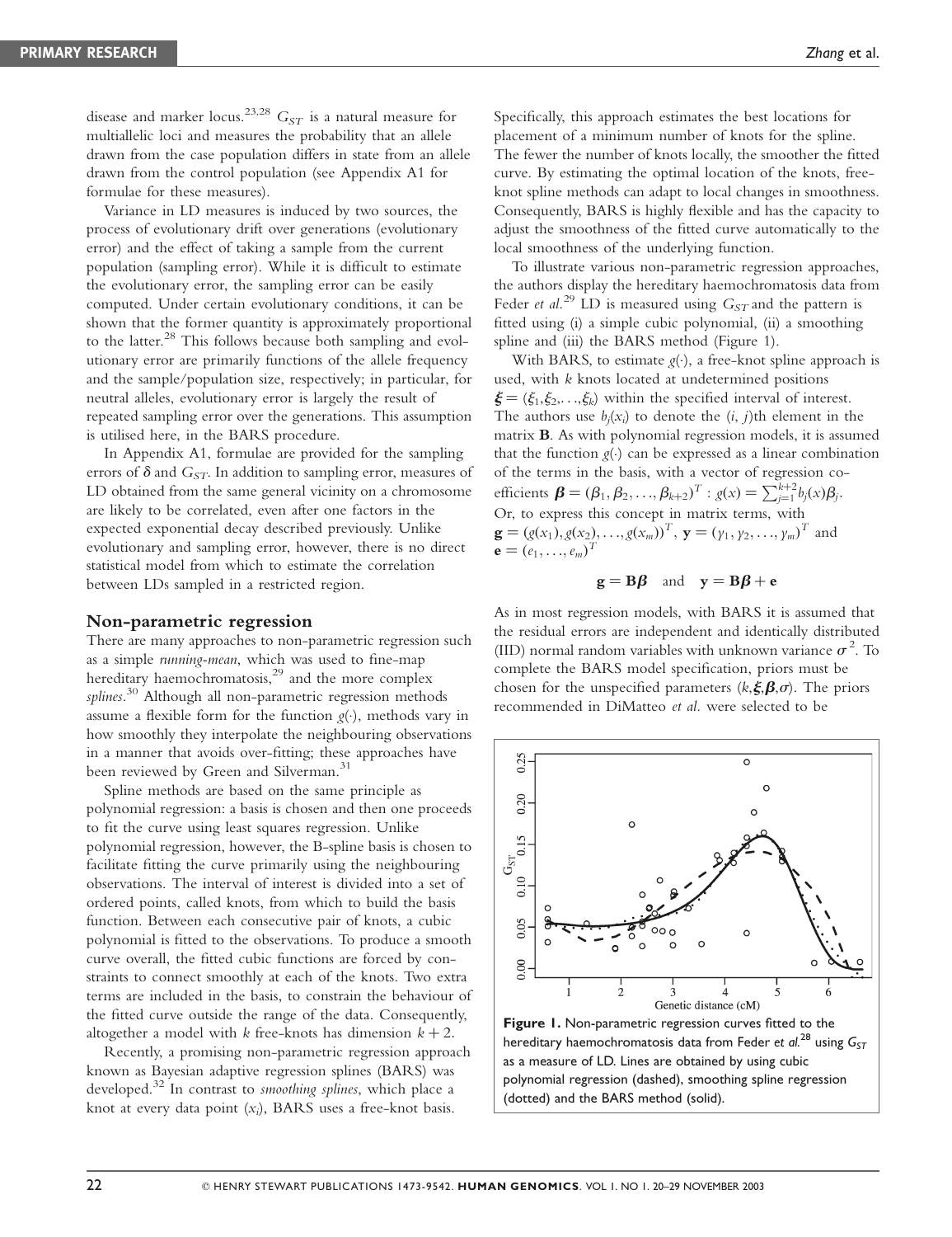essentially non-informative and hence have little influence on the resulting fitted curves.<sup>32</sup>

For the LD application, unequal variances are anticipated, due to varying allele frequencies across the loci, as well as correlated residuals due to the evolutionary process. (See, for example, Devlin et al.<sup>28</sup> or Lazzeroni.<sup>19</sup>) To apply the BARS modelling approach to LD data, the authors incorporated a more complex model for the error structure. First, they allow the residual errors to have non-constant variance; let  $e_i = \delta_i \epsilon_i$ ; and assume that each  $\epsilon_i$  is normally distributed with mean zero and variance  $\sigma^2$ . The constant terms,  $\delta_i$ ,  $i = 1, 2, ..., m$ , are taken to be proportional to the standard deviations of the  $\gamma_i$ . Secondly, they model the correlation between error terms using an exponential decay function. To differentiate the two approaches they label them IID BARS and non-IID BARS. To choose  $\delta_i^2$  in practice, one could use a function of the statistical variances  $(v_i)$  computed for the LD measure being utilised. The authors follow DiMatteo et al. in choice of priors.<sup>32</sup> For details, see Appendix A2. To fit the model, a reversible-jump Markov chain Monte Carlo (MCMC) algorithm can be used; $33$  see Zhang for details. $34$ 

The credible interval for a feature of the curve, say the mode,  $M$ , is the Bayesian counterpart to a confidence interval. Let  $C_{\alpha}$  denote the  $(1 - \alpha)$  credible interval. It has the property  $Pr(\mathcal{M} \in C_{\alpha} | \mathbf{y}) = 1 - \alpha$ . A principal advantage of taking a Bayesian approach to inference is that a credible interval of any feature of the curve can be computed directly without requiring any approximations. (See Appendix A2 for details.) Because the confidence and credible interval concepts are essentially indistinguishable for this application, the credible interval for M will hereafter be referred to as the confidence interval.

The width of the confidence interval for the mode indicates how strongly the data support the location of the peak in the fitted curve. For instance, contrast results for  $G_{ST}$  and the homozygosity measure used in Feder et al. to map the causal variant (Figure 2). $^{29}$  Both curves place the mode similarly, but the associated confidence intervals show differing levels of precision in the estimators.

#### The BARS procedure

Theory suggests that LD should be greatest in the immediate vicinity of a liability allele. Consequently, the authors' interest lies in discovering the mode of  $g(\cdot)$ . *M* is considered to be a reasonable estimator of the location of a liability locus, if any are present in the region. If none are present, then no notable signals are expected in the LD pattern. Specifically, there is expected to be a lack of a definitive mode to the function this is the basis of the BARS test.

To formulate the BARS test, the authors further develop the insight that if there are no signals from liability alleles in the region, then the confidence interval should encompass the entire region of interest.  $\Psi$  is defined as an indicator variable



tary haemochromatosis data from Feder et  $al^{29}$  The arrow indicates the location of the mutation, and the corresponding line segment indicates the confidence interval obtained for the mode.

that takes the value 1 if there is a liability allele in the region of interest ( $\Delta$ ) and 0 otherwise. The aim is to test  $H_0$ :  $\Psi = 0$ versus  $H_a$ :  $\Psi = 1$  and to control Pr(reject  $H_0|\Psi = 0$ ). The test is based on the assumptions that, under the null hypothesis,  $g(\cdot)$  is essentially constant for all x in the interval under investigation; ie the mode of the function is the entire interval, hence the confidence interval for the mode should include the entire interval. In practice,  $\Delta$  is defined as the interval defined by the sampled grid points, less a negligible factor( $\eta$ ) to allow for edge effects in the spline fitting procedure:  $\Delta = [x_1 + \eta, x_m - \eta].$ 

It is assumed that a confidence interval is generated for the mode of  $g(\cdot)$ , as described previously, and  $H_0 : \Psi = 0$  is rejected when  $C_{\alpha}$  is a strict subset of  $\Delta$ . Alternatively, if  $C_{\alpha}$ encompasses  $\Delta$ , the null hypothesis  $\Psi = 0$  is not rejected. For illustration, see Figure 3, which shows a sample of five realisations of curves obtained by the MCMC algorithm as it moves through the parameter space selecting curves consistent with the data. Because there is no clear mode in these data, the modes of the five curves vary broadly across the interval.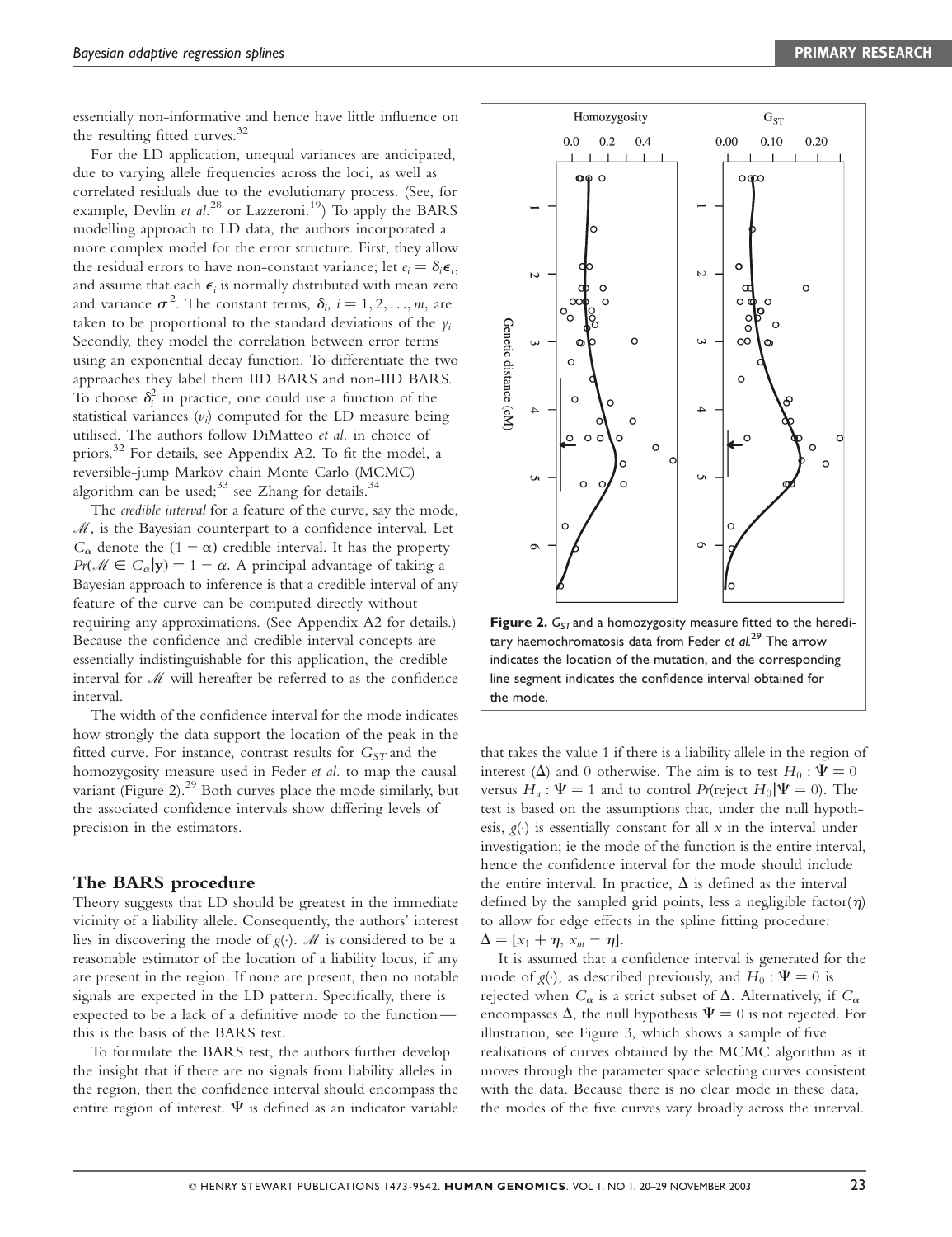

The fitted regression curve for these data would be the average of R curves like these.

Unlike the typical multiple testing problem, it seems that the BARS test controls for the experiment-wide error rate automatically. That is,  $Pr(\Delta \subset C_{\alpha}|\Psi = 0) = 1 - \alpha$ ; ie the curve-fitting approach controls the overall probability of a false positive (designated  $\alpha_e$ ) at  $\alpha$  without requiring any corrections for multiple testing.

Standard tests of association applied to individual markers sequentially can only directly control the false-positive rate for each marker, designated  $\alpha_i$  however. If the *m* tests were independent, then  $\alpha_e = 1 - (1 - \alpha_i)^m$ , but obviously the test statistics are positively correlated. It follows that  $\alpha_e \leq$  $1 - (1 - \alpha_i)^m$ . If, using the Bonferroni criterion, one sets  $\alpha_i = \frac{\alpha}{m}$ , then it follows that  $\alpha_e \leq \alpha$ , but the exact value of  $\alpha_e$ will not be known. Because  $\alpha_e$  is less than the pre-selected  $\alpha$ , then the power of the overall test can be low. At the other extreme, if  $\alpha_i = \alpha$ , a choice often made in practice, a high false-positive rate is the likely result.

The advantages of the smoothing approach are two-fold: first,  $\alpha_e$  can be directly controlled; secondly, this procedure is less sensitive to errors in the data (see Mitchell *et al.*<sup>35</sup>). For example, suppose the LD for one marker is extremely high, but spurious. The LDs for the other markers in the neighbourhood of this marker will be likely to be less impressive. Curve-fitting methods combine the information of LDs along all the markers in the neighbourhood. Hence, this high LD will not have much effect in the authors' non-parametric LD method due to the smoothness of the fitted curve, while it may result in a false-positive association using standard multiple testing methods.

For comparison with the BARS procedure, the authors also investigated an alternative procedure for computing a

confidence interval for the mode. A popular approach to non-parametric regression is smoothing splines, with the smoothing parameter chosen by generalised cross validation.<sup>36</sup> A percentile bootstrap approach can be used to produce a confidence interval.<sup>3</sup>

### **Results**

As a preliminary proof of concept, the authors applied the BARS procedure to three classic data sets often used to illustrate the performance of fine mapping techniques: (1) 101 hereditary haemochromatosis patients and 64 controls measured at 43 single tandem repeat (STR) markers spanning a 6.5 Mb region;  $38(2)$  94 cystic fibrosis disease haplotypes and 92 normal haplotypes measured at 23 bi-allelic markers spanning a 1.77 Mb region;<sup>39</sup> and (3) a sample of haplotypes with and without the Huntington disease mutation measured for 27 restriction fragment length polymorphisms (RFLPs).<sup>40</sup> Applying the  $G_{ST}$  measure to all three data sets yielded excellent results. The resulting confidence interval for the mode spanned the disease mutation in each data set. In addition, because the resulting confidence intervals spanned a fraction of the region of interest (0.66, 0.59 and 1.1 MB, respectively), the BARS procedure definitively indicated the presence of a disease mutation within the region. In addition, the BARS procedure was applied using the homozygosity measure for data set (1) and the  $\delta$  measure for data sets (2–3) with similar results.

To explore the performance of the BARS procedure in more depth, the authors used an evolutionary simulation study to investigate the properties of the confidence interval for the mode of the fitted curve. In particular, they examined two features: (i) the false-positive rate when there was no liability allele in the region; and (ii) the coverage of the confidence interval obtained using  $G<sub>ST</sub>$  for k-allelic markers when there was a liability allele present. They examined coverage because a procedure that has poor coverage properties will be likely to have a high false-positive rate in the proposed test. They also compared the coverage of the confidence interval obtained by smoothing splines with that of the BARS approach.

The case and control populations were simulated using an evolutionary simulation program that mimics features of natural populations by using direct simulation techniques; see Lam et al. for details. $41$  Recombinations and mutations were permitted in each generation. Diploid individuals paired at random in their generation, mated and produced a random number of children. Each population was founded by 1,000 individuals and remained at that size for 50 generations to create random LD among alleles on normal chromosomes. After 50 generations, a disease mutation was introduced on one chromosome and the population grew exponentially for 200 generations, to a final size of 50,000 individuals.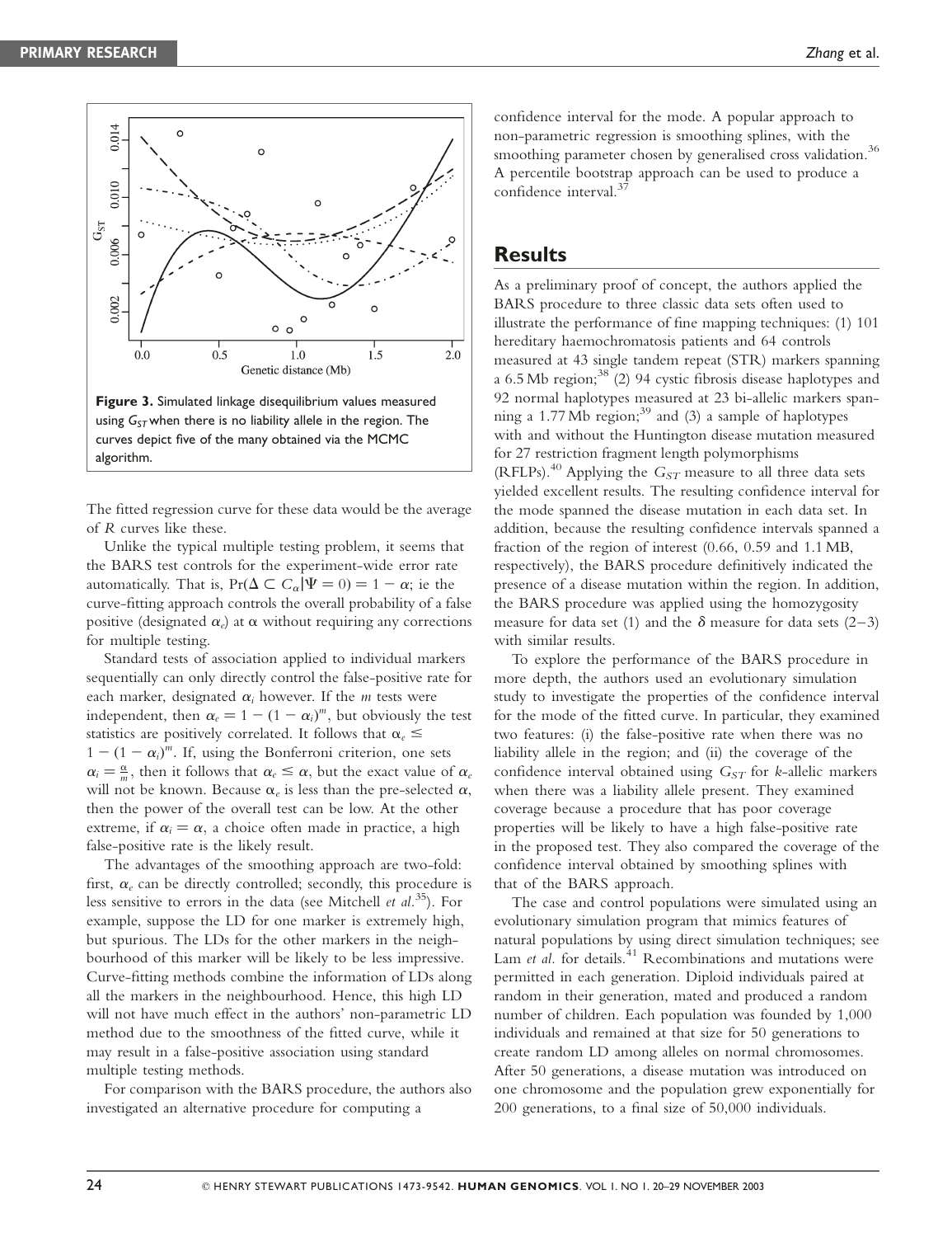Sixteen STR markers were simulated, covering a 2 Mb critical region, with spacings between markers of 0.25 Mb for the outer two gaps flanking a core region with 11 gaps of 0.09 Mb. The disease mutation was located in the middle of the region. The mutation rate was 0.001. The recombination process was a no-interference Poisson model based on the assumption that  $1 \text{ cM} = 1 \text{ Mb}$ .

From each population, samples of 'disease' and 'normal' chromosomes were chosen for analysis. The authors first investigated the performance of the proposed BARS test under the null hypothesis. To do so, they obtained 100 cases and 100 controls by randomly subsampling from the samples of normal chromosomes just described. Six hundred such populations were generated and the authors investigated the size of the test with  $\alpha = 0.05$  and 0.01. Using the IID BARS model, they found that the false-positive rate was quite close to the nominal rate: 0.045 and 0.010, respectively.

Next 200 data sets were sampled, with 100 cases and 100 controls each drawn from diseased and normal populations generated as described above. With these data, the authors evaluated the coverage of confidence intervals for the mode using smoothing splines, IID BARS and non-IID BARS methods. The results (Table 1) show that the coverage obtained for both of the BARS methods were almost exactly on target. The length of the intervals using non-IID BARS were slightly longer, as expected. Nevertheless, modelling correlated errors and non-constant variance had only a small effect on the performance of the BARS procedure, at least for these simulations.

From the size of the standard errors of the estimated modal quantity (Table 1) it was also concluded that the authors' test statistic had good power to detect the presence of a liability allele. The interval of interest was 2 Mb long, while the average 95 per cent confidence interval was 1.4 Mb. From this, it was concluded that most confidence intervals did not include the entire interval and hence would have rejected the null hypothesis.

In contrast to the BARS procedures, the coverage of the 95 per cent confidence interval obtained using smoothing splines with the smoothing parameter selected using generalised cross validation was surprisingly low (Table 1). Clearly, a test statistic based on this non-parametric regression procedure would not have good properties.

Table 1. The coverage of a liability locus by the 95% confidence interval using  $G_{ST}$  in 200 simulated datasets

|          | <b>Smoothing splines</b> | <b>Bars</b> |         |
|----------|--------------------------|-------------|---------|
|          |                          | <b>IID</b>  | non-IID |
| Coverage | 0.540                    | 0.940       | 0.950   |
| D        | 0.123                    | 0.338       | 0.363   |

Note: SD is the standard deviation of the location of the mode.

Next, the authors investigated the behaviour of the BARS procedure under conditions designed to mimic the type of data likely to be encountered when studying a complex disease. To generate an additive model, they set the penetrance parameters  $f_j$ ,  $j = 0, 1, 2$  for j copies of the disease allele so that  $f_2 = 2f_1 - f_0$ , where  $f_0$  is the probability that an affected individual has zero copies of the liability allele at the locus of interest. They set the prevalence  $K = 0.005$  to model a relatively uncommon disorder, such as autism. To model a liability allele with a moderate effect, they set the attributable fraction, defined as  $1 - f_0/K$ , at 0.2. Given the relative frequency of the liability allele in the population,  $p$ , the genetic model was then complete. Two distinct models were obtained by choosing  $p = 0.2$  and 0.4. To generate cases and controls, haplotypes were drawn from the simulated populations described previously. To produce genotypes for affected individuals, j haplotypes that bear liability alleles were drawn at random (using the implied probability distribution  $Pr(j \mid case)$ , and  $2 - j$  haplotypes that did not bear liability alleles. Genotypes for control individuals were generated similarly.

For these models, the authors assessed the power to detect the presence of a liability allele using a sample size of 1,000 cases and controls and  $\alpha = 0.05$ . They found power of 62 per cent and 61 per cent and average length of a confidence interval of 1.61 and 1.62 for the models with  $p = 0.2$  or 0.4, respectively. While only covering a minuscule portion of the space of potential genetic models, it is worth noting that both of these choices yielded a small genotype relative risk  $(f_1/f_0)$ : 1.75 and 1.25 respectively. Thus, the authors' simulations suggested that the BARS procedure has promise. For these simulations, single-locus tests would require the Bonferroni correction for 16 markers (ie  $\alpha = 0.0016$ ), or some other adjustment, and the power of the single-locus tests would be further eroded because alleles at these multiallelic markers are only in LD with the disease allele (the causal variant was not recorded). In reality, even more markers are likely to be tested, and if these do not include the causal variant(s), the power of single-locus tests will surely be low.

## **Discussion**

In this paper, the authors have explored the use of nonparametric regression methods to integrate information about genetic association over multiple markers in a circumscribed genomic region. Motivating this exploration was the expected shift from association analysis targeting one or a few SNPs within a candidate gene to large scale association analysis, in which a dense set of SNPs distributed over substantial genomic regions, or perhaps the entire genome, can be queried. The analytical challenges in such data can be daunting and, for this reason, the authors hoped to develop a quick and facile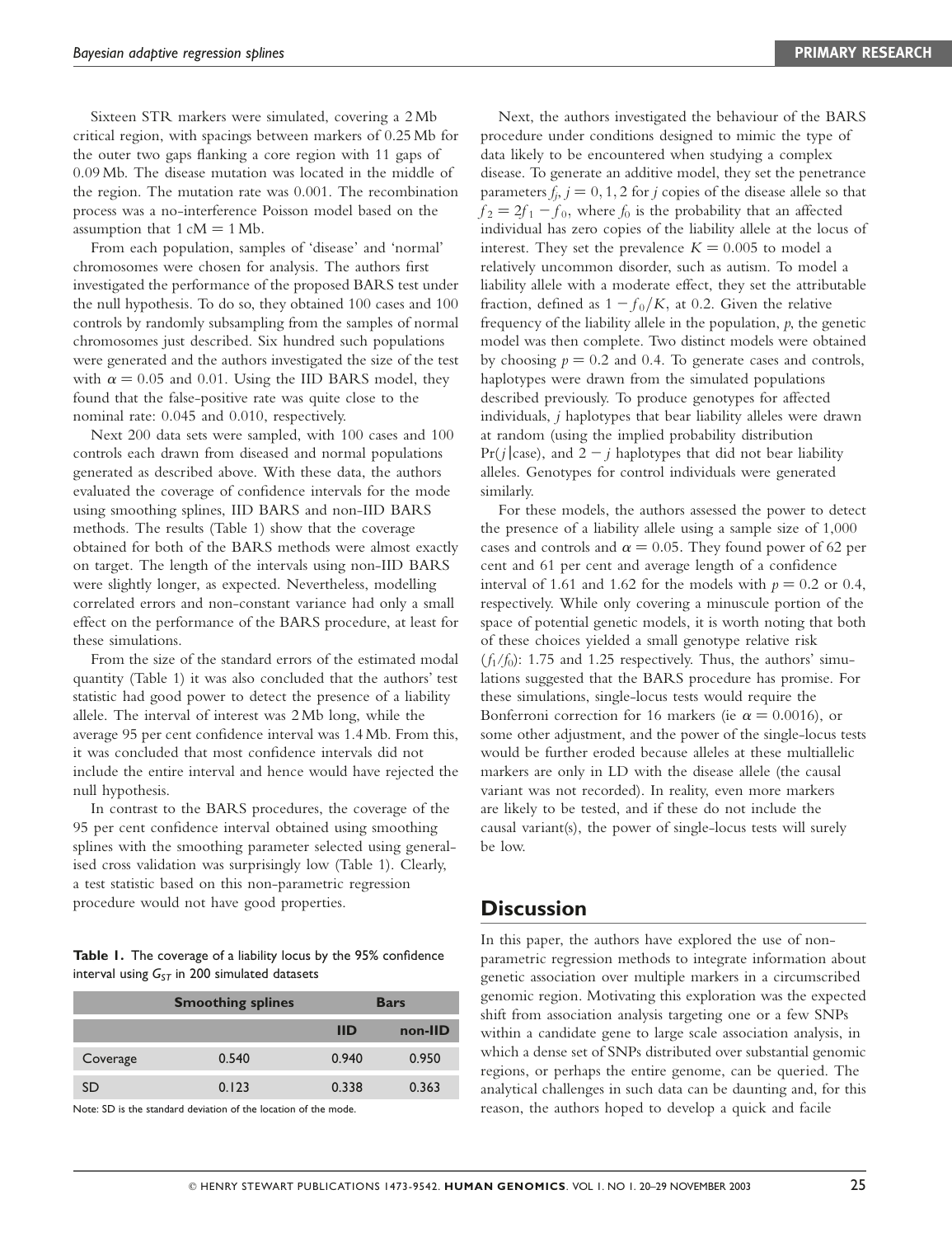screening tool to identify regions of the genome worthy of deeper genetic analysis.

In this spirit, they explored a particular non-parametric regression method called the BARS procedure, and contrasted it with a related method, smoothing splines. Their results suggested that BARS has promise as a quick screening tool. It successfully combined information for markers across a chromosomal region naturally by tracing the pattern of association. Furthermore, unlike the approach using a smoothing spline, the confidence intervals constructed with the BARS procedure achieved the proper coverage level. Incorporating correlated errors or non-constant variance for the measures of LD in the BARS procedure improved the coverage in some cases, but the amount of improvement was not substantial. Therefore, a simple and computationally efficient form of BARS could be applied to data in practice.

Despite these promising results, the BARS procedure requires further validation. At the present time, there is little agreement in the literature about whether single-locus or haplotype-based tests of association are more powerful. The authors believe that the diversity of opinions and results stems from the fact that the space of alternative hypotheses is huge, and that portions of this space favour single-locus tests while other portions favour haplotype-based tests. They conjecture that yet other portions of the space will favour the BARS procedure, namely regions in which there are association signals from multiple tested markers. It is also likely that the BARS procedure will often perform well when haplotypebased tests are most powerful. It is also worth noting that the BARS procedure can be applied to data that are obtained at considerably less cost (pooled genotypes) and hence it might be the most cost-effective method of analysis, even when it is not most powerful for a given sample size.

The principal assumption underlying the BARS approach is that, if a liability allele exists in the region under study, then the pattern of LD exhibited by the pairwise measures in the immediate vicinity of the liability allele exhibit, on average, higher LD than in the region overall. The complementary assumption for the procedure concerns the pattern of LD when no liability allele exists in the region under study. In this setting, it is assumed that the pattern of LD does not exhibit a distinct mode. Finally, for small samples, it is expected that the BARS procedure may fail to detect a mode in the pattern of statistics, even if one exists. The BARS method does not require the stronger assumption, often made for fine mapping procedures, that the pattern of LD is unimodal — declining smoothly as a function of the distance from the causal variant.

For a simple Mendelian disorder, the assumptions of the BARS procedure hold for most measures of LD.<sup>23</sup> By contrast, even for simple genetic disorders, the stronger assumption made by most fine mapping methods is not met for many measures of association. For instance, suppose the LD measures are pairwise test statistics for association. It is well known that the power of a test of association is a function of the allele frequency distribution at the chosen marker. Thus, two markers, both located in the immediate proximity of the causal variant, are likely to have a different power to detect the association. Consequently, even if the true pattern of LD is declining smoothly as a function of distance, the pattern of the test statistics will be somewhat irregular. For complex disorders, the situation is even less predictable. Nevertheless, the BARS procedure can handle a considerable amount of irregularity in the pattern of the LD signals. Ultimately, all that is required is that there exists a cluster of markers in the region under investigation that exhibit higher LD, on average, than the full set of markers.

Recently, the effect of haplotype blocks on measures of LD has been a topic of keen interest. For instance, in an attempt to fully incorporate the spatial effect of ancestral recombinant events on the LD pattern, Conti and Witte developed a hierarchical model for fine mapping that models both the smooth decay of LD over distance, together with the plateaux of constant LD predicted within a haplotype block.<sup>21</sup> By contrast, the BARS procedure does not seek to capture the added information potentially available in haplotype blocks. In this sense, the BARS procedure may be less powerful than one that does model this feature; however, the BARS procedure is valid whether the region under investigation possesses haplotype blocks or not. Consequently, the BARS procedure could be more robust, and even more powerful, than a method that seeks to test for association using knowledge of haplotype blocks when they are not present.

The other implicit assumptions of the model are that: (i) the measurement error is normally distributed, (ii) the variance of the LD measure is proportional to the sampling error and (iii) the correlation between neighbouring measures decays exponentially as a function of distance between the measured markers. None of these assumptions is likely to strictly hold in practice. Nevertheless, the authors' investigations suggest that these assumptions are not critical to the performance of the procedure.<sup>34</sup>

Translating these results to the analysis of large genomic regions also requires further exploration of how to divide the region, or even the entire genome, into segments that maximise the power of the BARS procedure. As the results indicate, large gaps between denser sets of markers should be treated as boundaries. The authors likewise suspect that one might want to partition the region into functional units, such as on the basis of plausible candidate genes or clusters of genes. Quite possibly, one might want to employ more than one tiling of BARS tests over a region.

All of these open questions can be answered by theoretical and empirical analyses. These results suggest the non-parametric BARS procedure has much potential as a tool to screen genomic regions for liability alleles because of its good statistical properties. Over the next decade, it will be interesting to see which methods prove most successful in the hunt for liability alleles.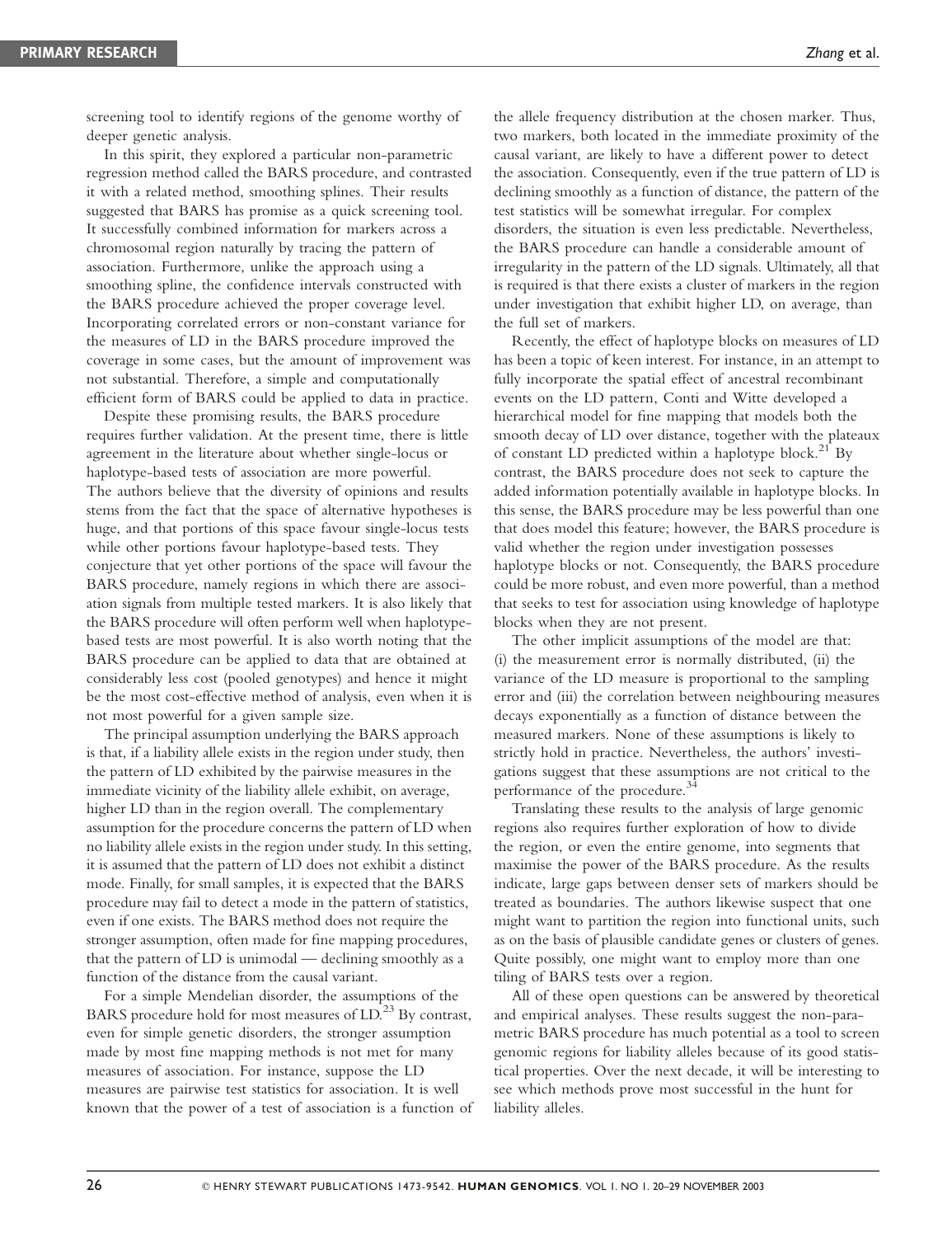# Acknowledgments

This research was supported by National Institute of Health grant MH57881 and National Science Foundation grant DMS-9803433.

# Appendix A1: Measure of association

Assume that a sample of  $n_1$  cases and  $n_2$  controls has been obtained  $(n_1 + n_2 = n)$ . Let  $p_i = \frac{n_i}{n}$  and  $p_{ij} = \frac{n_{ij}}{n}$   $(i = 1, 2, ..., k;$  $j = 1, 2$ , where  $n_{ij}$  is the count of the *i*th allele in sample j and  $n = \sum_{j=1}^{2} \sum_{k=1}^{k} n_{ij}$  (Table 2). Consider the case (or control) group alone as a population. The frequency of the  $i^{th}$  allele in the case (control) group is  $p_{i|1}(p_{i|2})$ , where  $p_{i|j} = \frac{p_{ij}}{p_j}$   $(j = 1, 2)$ and  $\pi_{i|j} = \frac{\pi_{ij}}{\pi_j}$ .

The measure  $\delta$  (or  $p_{excess}$ ), is equivalent in some settings to the population attributable risk: $^{22}$ 

$$
\delta = \frac{p_{a|1} - p_{a|2}}{1 - p_{a|2}},
$$

where *a* is the allele most associated with the liability allele. The approximate variance of  $\delta$  is

$$
\text{Var}[\delta] = \frac{1 - p_{d|1}}{(1 - p_{d|2})^2} \left( \frac{1}{n_1} \cdot p_{d|1} + \frac{1}{n_2} \cdot \frac{p_{d|2} (1 - p_{d|1})}{1 - p_{d|2}} \right)
$$

Nei's  $G_{ST}$  for cases and controls and a single locus with  $k$ alleles is defined as follows. Define gene diversity,  $H_{il}$ , between groups  $j$  and  $l$  to be the probability that two alleles are different in structure when they are randomly drawn, respectively, from groups *j* and *l* (*j*, *l* = 1, 2), namely,  $H<sub>i</sub>$  =  $1 - \sum_{i=1}^{k} p_{i|j} \cdot p_{i|l}$ . Define the net gene diversity,  $D_{jl}$ , between groups j and l to be the difference in gene diversity between groups  $j$  and  $l$  and the average of gene diversities within cases and within controls, namely  $D_{jl} = H_{jl} - \frac{H_{jj} + H_{ll}}{2}$ . Then, the average gene diversity  $H_S$  within cases and controls, the net gene diversity D and  $G_{ST}$  is

$$
H_S = \frac{1}{2}(H_{11} + H_{22}) = 1 - \frac{1}{2}\left(\sum_{i=1}^k p_{i|1}^2 + \sum_{i=1}^k p_{i|2}^2\right),
$$

Table 2. Sample frequencies of alleles obtained at a particular locus in a case-control study

|          | <b>Cases</b>   | <b>Controls</b> | <b>Marginal</b> |
|----------|----------------|-----------------|-----------------|
| Allele I | $n_{11}$       | $n_{12}$        |                 |
| Allele 2 | $n_{21}$       | $n_{22}$        |                 |
| ٠        |                |                 |                 |
| Allele k | $n_{k1}$       | $n_{k2}$        |                 |
| Marginal | n <sub>1</sub> | n <sub>2</sub>  | n               |

Note: k may differ across loci.

$$
D = D_{12} = H_{12} - H_S = \frac{1}{2} \sum_{i=1}^{k} (p_{i|1} - p_{i|2})^2,
$$

$$
G_{ST} = \frac{D}{2H_s + D} = \frac{\frac{1}{2}\sum_{i=1}^{k} (p_{i|1} - p_{i|2})^2}{2 - \frac{1}{2}\sum_{i=1}^{k} (p_{i|1} + p_{i|2})^2}.
$$

For a bi-allelic locus,

$$
G_{ST} = \frac{(p_{1|1} - p_{1|2})^2}{1 - (p_{1|2} - p_{2|1})^2}
$$

Using the Delta Method, we obtain an approximate estimate of the variance of  $G_{ST}$ .<sup>33</sup> Let

$$
D_{ij}^{0} = (-1)^{j} \left( p_{i|2} - p_{i|1} + \sum_{r=1}^{k} p_{r|j} (p_{r|1} - p_{r|2}) \right).
$$

$$
Hs_{ij}^{0} = -p_{i|j} + \sum_{r=1}^{k} p_{r|j}^{2},
$$

and

$$
\omega_{ij}=D_{ij}^0\cdot Hs-Hs_{ij}^0\cdot D.
$$

It follows that

 $Var[G_{ST}] =$ 

$$
\frac{4}{(2H_s+D)^4}\left\{\sum_{j=1}^2\sum_{i=1}^k\frac{p_{ijj}}{n_j}\omega_{ij}^2-\frac{1}{n}\left(\sum_{j=1}^2\sum_{i=1}^k p_{ijj}\omega_{ij}\right)^2\right\}.
$$

# Appendix A2: Technical details of the model

A model is required for the variance-covariance matrix of  $(e_1, e_2, \ldots, e_m)$ . It is assumed that  $e_i$  has variance equal to  $\delta_i^2 \sigma^2$ , where  $\delta_i$  is prespecified. The information about the form of the variances is recorded in a weight matrix  $W$ , which is diagonal with  $\mathbf{W}_{ii} = 1/\delta_i^2$ . Secondly, the correlation between error terms is modelled using an exponential decay function:  $Corr(\epsilon_i, \epsilon_j) = \sum_{ij} \epsilon_i = \exp\{-\gamma |\vec{x}_i - x_j|^a\}$ , in which the parameters  $(\gamma, a)$  are unspecified. Putting these two features together, and expressing the resulting covariances in matrix form, produces the following model,  $Cov(e) = \Phi =$  $\sigma^2 W^{-1/2} \Sigma W^{-1/2}$ .

To choose  $\delta_i^2$  in practice, one could use the statistical variances  $(v_i)$  computed for the LD measure being utilised, or to obtain a more robust estimator one could use a linear combination between this estimated quantity and the average variance ( $\bar{v}$ ) of the set of measured LDs:  $(1 - q)v_i + q\bar{v}$ . In their simulations, the authors used the latter procedure with  $q = 0.5.$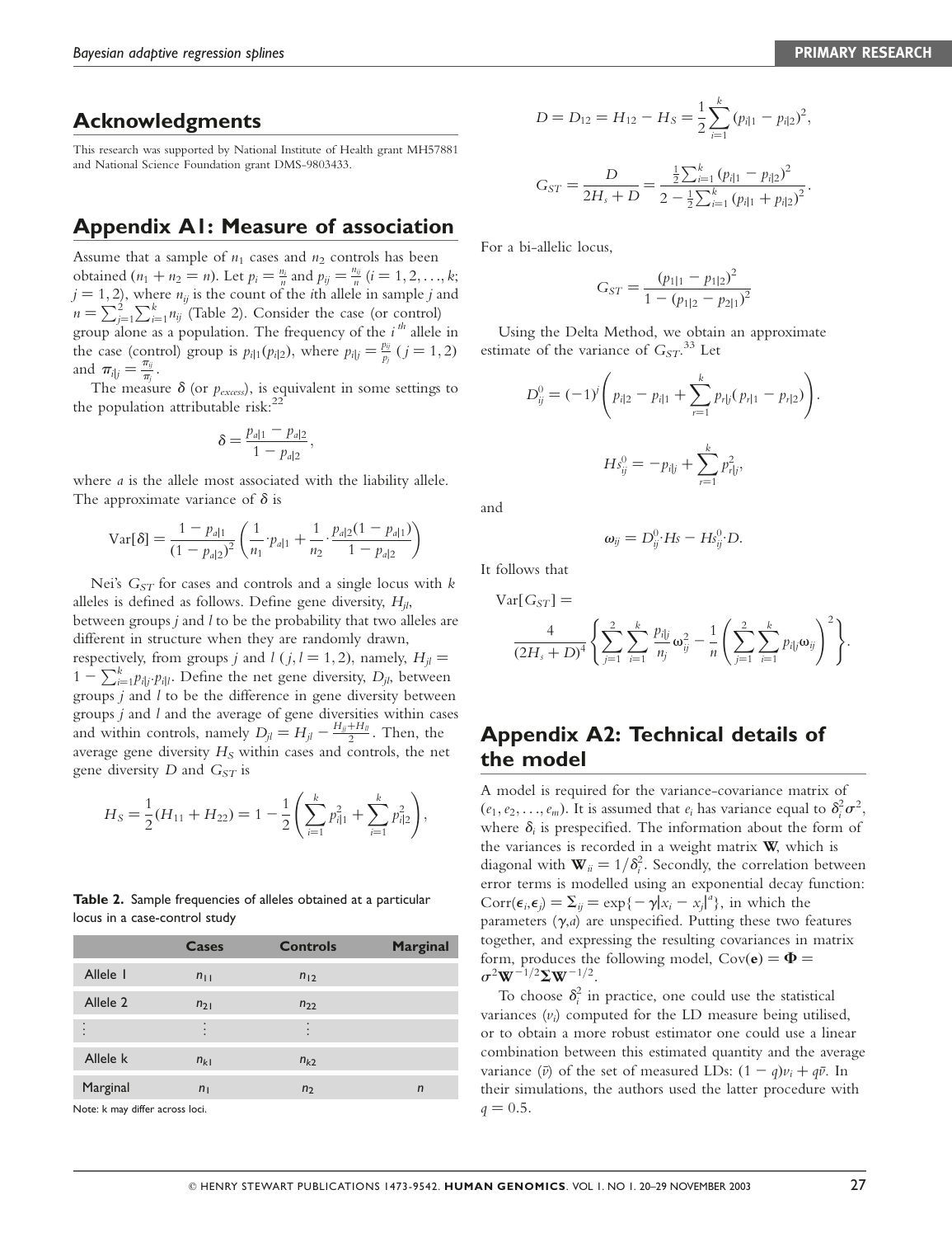Following DiMatteo et al.,<sup>31</sup> priors were chosen in an analogous manner:  $\beta \sim$  Normal with mean 0 and variance  $m\sigma^2(\mathbf{B}^T\mathbf{\Phi}^{-1}\mathbf{B})^{-1}$ ;  $\sigma$  has prior proportional to 1/ $\sigma$ ; the spacings between knots were assumed to be uniformly distributed;  $k \sim$  Poisson[5];  $\gamma$  has prior proportional to  $\gamma_0^{-1} \exp{\gamma/\gamma_0}$ , with  $\gamma_0 = 3$ ; and a has prior proportional to  $a_0^{-1} \exp\{a/a_0\}$ , with  $a_0 = 0.6$ .

To fit the model, a reversible-jump Markov chain Monte Carlo (MCMC) algorithm can be used.<sup>32</sup> This algorithm is suitable because the dimension of the model, which is a function of the number of free knots,  $k$ , is a free parameter. The reversible-jump algorithm allows the Markov chain to move from one dimension to another, and consequently the number of knots and the number of associated coefficients in the regression equation can change. The implementation of this algorithm for the non-IID BARS model is similar to the algorithm presented in DiMatteo et  $al.^{31}$  see Zhang for details.<sup>33</sup> It should be noted, however, that the algorithm may encounter numerical difficulty if most of the response variables  $(y_i)$ are near zero. For this reason, adding an arbitrary constant (0.01) to each response value before analysing the observations is suggested.

The credible interval of any features of the BARS curve can be computed directly using the MCMC algorithm. To compute the credible interval for the mode, one simply records the mode for each of R cycles of the MCMC algorithm recorded after the Markov chain has converged. Typically, for a model as complex as this, R should be at least as large as 10,000, with an initial burn-in period of 5,000 iterations. These outcomes are ordered from smallest to largest:  $\mathcal{M}_{(1)} \leq \mathcal{M}_{(2)} \leq$  $\ldots \leq M_{(R)}$ . The  $(1 - \alpha) \times 100\%$  credible interval is defined as the interval spanning from the  $\alpha/2 \times 100$ th to the  $(1 - \alpha/2) \times$ 100th percentiles of the sampled modes's distribution, obtained from the MCMC algorithm.

## Electronic-database information

A program written in C, with an R wrapper to perform the IID-BARS calculations, will soon be posted at http://www.stat.cmu.edu/~ roeder/

Zhang X (2002), will also be posted electronically at http://www.stat.cmu.edu/

## **References**

- 1. Rioux, J.D., Daly, M.J., Silverberg, M.S. et al. (2001), 'Genetic variation in the 5q31 cytokine gene cluster confers susceptibility to Crohn disease', Nat. Genet. Vol. 29, pp. 223–228.
- 2. Risch, N. and Merikangas, K. (1996), 'The future of genetic studies of complex human diseases', Science Vol. 273, pp. 1516–1517.
- 3. Jorde, L.B. (1995), 'Linkage disequilibrium as a gene-mapping tool', Am. J. Hum. Genet. Vol. 56, pp. 11–14.
- 4. Jorde, L.B. (2000), 'Linkage disequilibrium and the search for complex disease genes', Genome Res. Vol. 10, pp. 1435–1444.
- 5. Kruglyak, L. (1999), 'Prospects for whole-genome linkage disequilibrium mapping of common disease genes', Nat. Genet. Vol. 22, pp. 139–144.
- 6. Gabriel, S.B., Schaffner, S.F., Nguyen, H. et al. (2002), 'The structure of haplotype blocks in the human genome', Science Vol. 296, pp. 2225–2229.
- 7. Carlson, C.S., Eberle, M.A., Rieder, M.J. et al. (2003), 'Additional SNPs and linkage-disequilibrium analyses are necessary for whole-genome association studies in humans', Nat. Genet. Vol. 33, pp. 518–521.
- 8. Reich, D.E., Cargill, M., Bolk, S. et al. (2001), 'Linkage disequilibrium in the human genome', Nature Vol. 411, pp. 199–204.
- 9. Abecasis, G.R., Noguchi, E. and Heinzmann, A. (2001), 'Extent and distribution of linkage disequilibrium in three genomic regions', Am. J. Hum. Genet. Vol. 68, pp. 191–197.
- 10. Daly, M.J., Rioux, J.D., Schaffner, S.F. et al. (2001), 'High-resolution haplotype structure in the human genome', Nat. Genet. Vol. 29, pp. 229–232.
- 11. Maniatis, N., Collins, A., Xu, C.F. et al. (2002), 'The first linkage disequilibrium (LD) maps: Delineation of hot and cold blocks by diplotype analysis', Proc. Natl. Acad. Sci. USA, Vol. 99, pp. 2228–2233.
- 12. Botstein, D. and Risch, N. (2003), 'Discovering genotypes underlying human phenotypes: Past successes for Mendelian disease, future approaches for complex disease', Nat. Genet. Vol. 33(Suppl.), pp. 228–237.
- 13. Akey, J., Jin, L. and Xiong, M. (2001), 'Haplotypes vs single marker linkage disequilibrium tests: What do we gain?', Eur. J. Hum. Genet. Vol. 9, pp. 291–300.
- 14. Long, A.D. and Langley, C.H. (1999), 'The power of association studies to detect the contribution of candidate genetic loci to variation in complex traits', Genome Res. Vol. 98, pp. 720–731.
- 15. Kaplan, N. and Morris, R. (2001), 'Prospects for association-based fine mapping of a susceptibility gene for a complex disease', Theor. Popul. Biol. Vol. 60, pp. 181–191.
- 16. Zhang, K., Calabrese, P., Nordborg, M. and Sun, F. (2002), 'Haplotype block structure and its applications to association studies: Power and study designs', Am. J. Hum. Genet. Vol. 71, pp. 1386–1394.
- 17. Schaid, D.J. (2002), 'Relative efficiency of ambiguous vs. directly measured haplotype frequencies', Genet. Epidemiol. Vol. 23, pp. 426–443.
- 18. Douglas, J.A., Boehnke, M., Gillanders, E. et al. (2001), 'Experimentallyderived haplotypes substantially increase the efficiency of linkage disequilibrium studies', Nat. Genet. Vol. 28, pp. 361–364.
- 19. Lazzeroni, L.C. (1998), 'Linkage disequilibrium and gene mapping: an empirical least-squares approach', Am. J. Hum. Genet. Vol. 62, pp. 159–170.
- 20. Cordell, H.J. and Elston, R.C. (1999), 'Fieller's theorem and linkage disequilibrium mapping', Genet. Epidemiol. Vol. 17, pp. 237–252.
- 21. Conti, D.V. and Witte, J.S. (2003), 'Hierarchical modeling of linkage disequilibrium: Genetic structure and spatial relations', Am. J. Hum. Genet. Vol. 72, pp. 351–363.
- 22. Spielman, R.S., McGinnis, R.E. and Ewens, W.J. (1993), 'Transmission test for linkage disequilibrium: The insulin gene region and insulindependent diabetes mellitus (IDDM)', Am. J. Hum. Genet. Vol. 52, pp. 506–516.
- 23. Devlin, B. and Risch, N. (1995), 'A comparison of linkage disequilibrium measures for fine-scale mapping', Genomics Vol. 29, pp. 311–322.
- 24. Nei, M. (1973), 'Analysis of gene diversity in subdivided populations', Proc. Natl. Acad. Sci. USA Vol. 70, pp. 3321-3323.
- 25. Nei, M. (1987), Molecular Evolutionary Genetics, Columbia University Press, New York.
- 26. Hastbacka, J., de la Chapelle, A., Kaitila, I. et al. (1992), 'Linkage disequilibrium mapping in isolated founder populations: Diastrophic dysplasia in Finland', Nat. Genet. Vol. 2, pp. 204–211.
- 27. Hastbacka, J., de la Chapelle, A., Mahtani, M.M. et al. (1994), 'The diastrophic dysplasia gene encodes a novel sulfate transporter: Positional cloning by fine-structure linkage disequilibrium mapping', Cell Vol. 78, pp. 1073–1087.